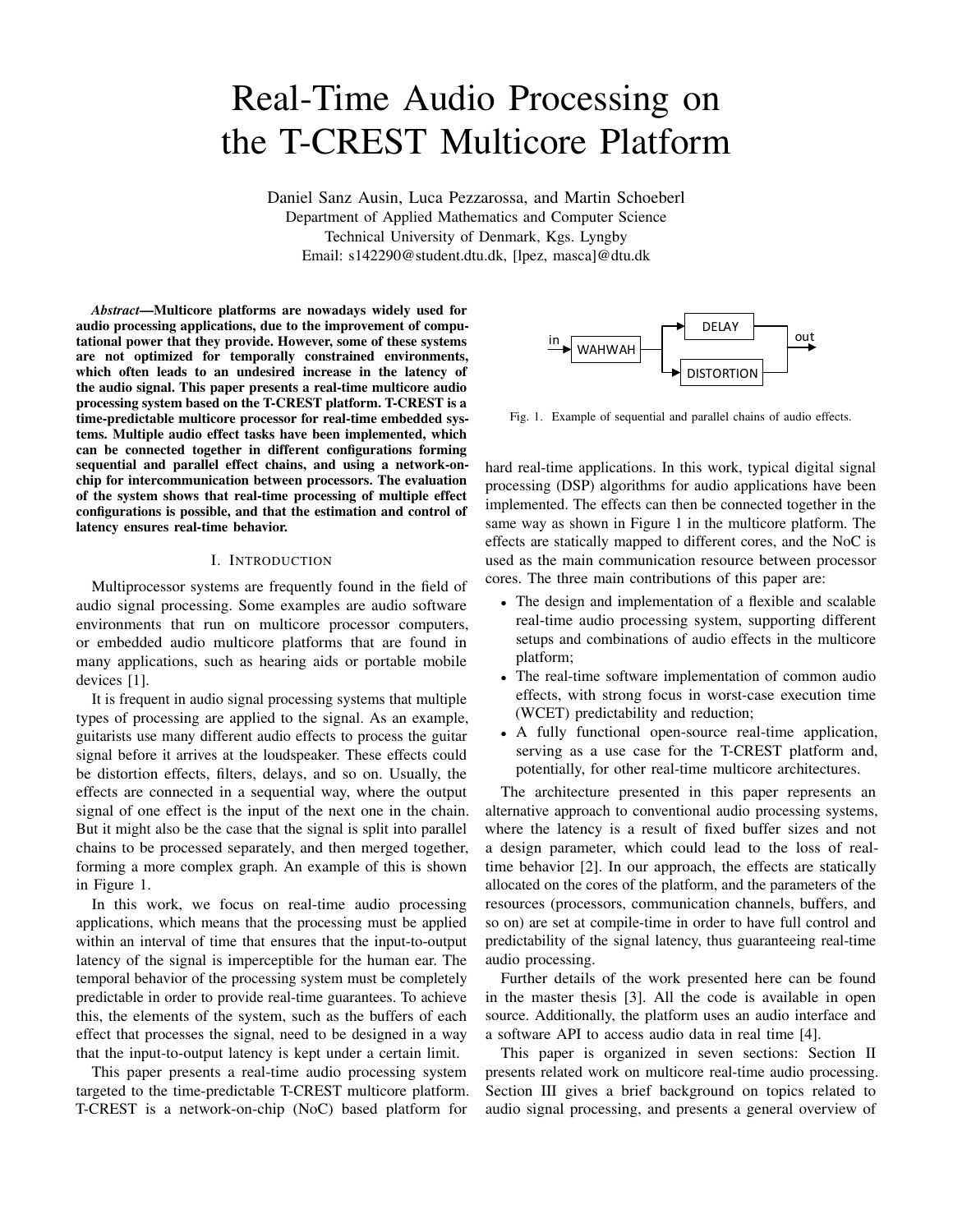the T-CREST multicore platform. Section IV describes the individual effects designed for the Patmos processor, and Section V explains how multiple effects are combined together in the multicore platform. Section VI evaluates the proposed approach in terms of its real-time behavior. Finally, Section VII concludes the paper.

# II. RELATED WORK

As it is explained in [5], when multicore platforms are used for real-time audio signal processing, a higher computational power is achieved. An audio processing system is a collection of tasks that communicate between each other. These tasks can execute on multicore platforms. Our system uses multiple cores for parallel tasks as well.

In multicore platforms, an optimal distribution of the tasks or threads among the computational elements of the system is essential to utilize the resources effectively. The work presented in [6] presents two scalable approaches for the optimization of thread distribution in multicore platforms in object-based real-time audio processing environments. Here, a Signal Flow Chart is defined as a graph containing all the components that process the audio signal. In our system, similar flow charts are defined, and we refer to the processing components as effects.

Our work uses a similar approach to the flow decomposition algorithm presented in [7], where a sequence of tasks is executed concurrently by chaining their inputs and outputs through buffers, forming sequential and parallel chains where the audio signal is split/merged in forks/joins. The result is a system with high computational parallelism due to pipelining of the audio stream through the components.

Combining different types of processing cores into the same platform might be an efficient solution to cover a wide range of processing algorithms. It is common to find desktop computers, laptops or other devices nowadays with multiple cores for different purposes. As it is shown in [8] and [9], Graphics Processing Units (GPU) are very widely used nowadays for audio processing, and can reduce execution time considerably due to their high parallelism in data processing. The work presented in [10] focuses on the acceleration of real-time audio DSP algorithms (IIR/FIR filters, modulation algorithms, and so on) by combining the usage of CPUs and GPUs in a multicore system. This work also states that transfers between processors are usually an important bottleneck, and therefore supports the need of an efficient intercommunication system. Although the T-CREST platform used in this project consists of homogeneous processors, the system can easily allow the integration of different cores in the network.

The work presented in [5] explains the undesired effect that buffering has in latency, and suggests limiting or avoiding it when possible. In addition, the work presented in [2] explains the importance of latency control and estimation in real-time audio systems, which is often not considered in software-based digital audio workstations used for live music performances. It also provides a tool to measure the latency of hardware components and software DSP algorithms. Prediction and reduction of the audio signal latency is one of the main design

concerns of our work, as we are focusing on real-time audio processing.

# III. BACKGROUND

This section first classifies the audio effects used in this work. It then provides background information regarding realtime digital audio signal processing. After that, the concept of homogeneous synchronous data flow is presented, and finally a general overview of the T-CREST multicore platform is given.

# *A. Classification of Audio Effects*

There are many different digital signal processing algorithms that are used in audio applications, which can range from enhancing some properties of the signal, to extracting certain information from it. Their main computational requirements are multiply-accumulate operations and memory access instructions. Some of these algorithms are used to implement audio effects for music applications [11]. The ones that have been used in this work are classified as follows:

- Filters: infinite impulse response (IIR) filters have been mainly used to implement equalization filters, such as lowpass, high-pass, band-pass and band-reject filters. Comb filters have been used for conventional delay or echo effects.
- Modulation effects: it is common to add temporal variations to some parameters of the audio signal or the effects. In the tremolo effect, the amplitude of the signal is modulated, while in the vibrato effect, the pitch of the signal is altered. More complex modulation effects include variations of filter parameters: in the wah-wah effect, the central frequency of a band-pass filter is modulated, while the chorus effect modifies the length of  $2<sup>nd</sup>$  order comb filters.
- Non-linear processing effects: they are also known as wave-shaping effects, and are used to enhance the character of the signal by adding some harmonic content to it. The overdrive effect is very commonly used in music applications, and applies subtle wave-shaping to the signal. On the other hand, the effect known as distortion can be much stronger, as it generates a higher harmonic content.

## *B. Real-Time Audio Signal Processing*

The most common operations required in audio signal processing are multiply-accumulate and memory load/store instructions, to access buffered audio samples, filter coefficients or other parameters [1].

An important property of a real-time digital audio processing system is that the processing time per sample must be smaller than the sampling period in order to avoid interruptions in the output signal. This is shown in Equation 1, where  $t_p$  is the processing time per sample and *F<sup>s</sup>* is the audio sampling rate.

$$
t_p \leq \frac{1}{F_s} \tag{1}
$$

Another characteristic of real-time audio processing systems is that the latency of the signal from input to output must be kept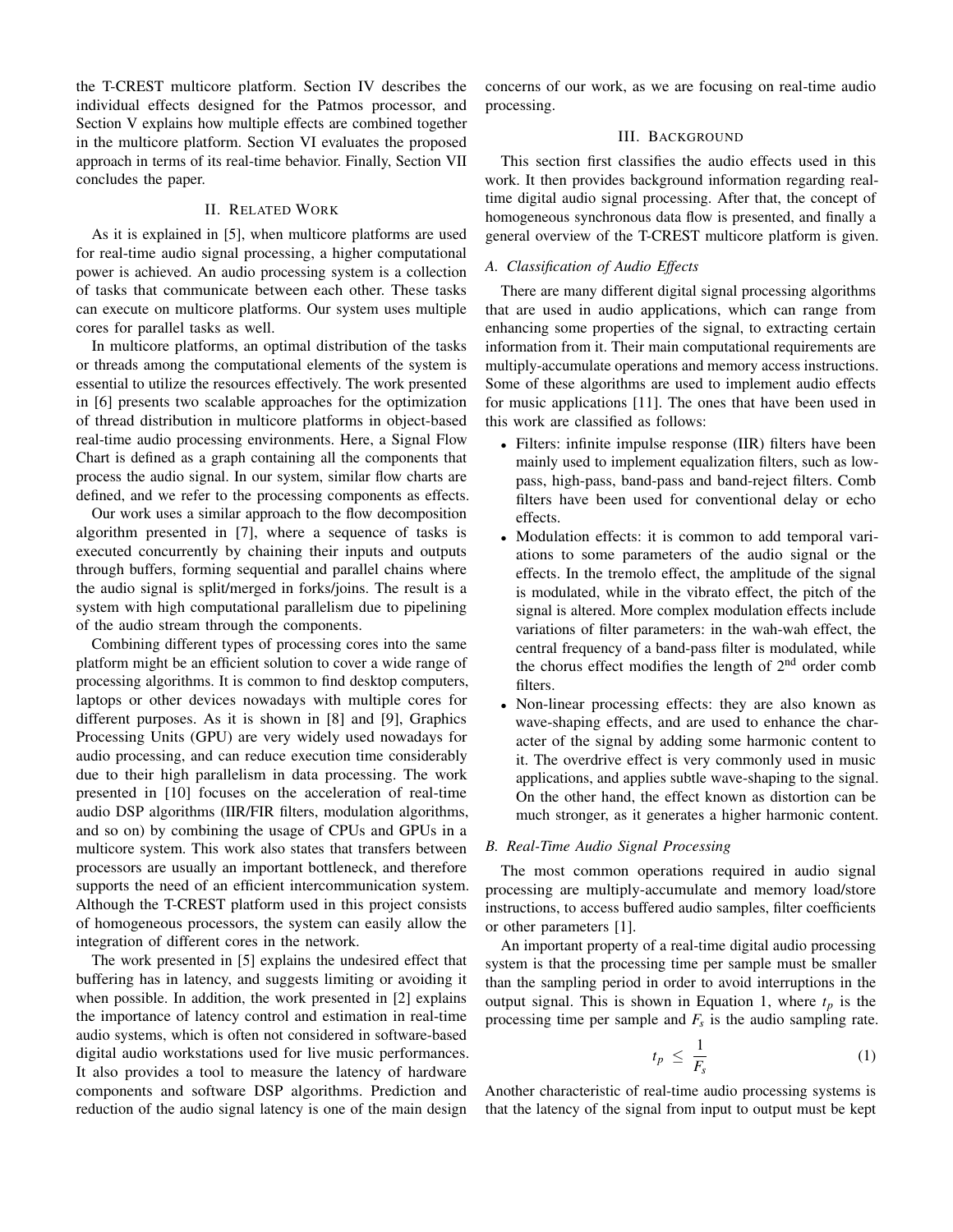

Fig. 2. Example of two actors with different data rates on a SDF model.

within an acceptable time interval. In music applications, the processing must be perceived as instantaneous by the human ear. Usually, latency values of just a few milliseconds are considered acceptable [2]. In this work, a latency limit of 15 ms is used as a reference: under this value, the human ear is incapable of noticing any delay.

#### *C. Homogeneous Synchronous Data Flow*

The implemented multicore audio processing system is an example of a homogeneous synchronous data flow (SDF) [12] application. SDF is a model of computation where a digital signal is processed by actors in a static order of execution. When an actor has enough input tokens, it fires (i.e., starts the computation) to produce output tokens. In homogeneous SDF, the actors have a static data rate, which is the amount of tokens they need in order to fire.

Audio processing is a multi-rate SDF model, where the firing rates of the actors in the system might not be identical. Figure 2 shows an example where actor *A* produces *M* tokens each time it fires, and actor *B* requires *N* input tokens to fire.

Balance equations need to be defined, to guarantee the correct communication and synchronization of all actors in the system. The balance equation for the simple example of Figure 2 is shown in Equation 2, where  $q_x$  indicates how many times actor X must fire in order to have a constant data rate in the overall system.

$$
q_A M = q_B N \tag{2}
$$

#### *D. The T-CREST Multicore Platform*

The T-CREST platform [13] is used for the implementation of the audio processing system. The goal of the T-CREST project is to develop a fully time-predictable multicore processor for embedded hard real-time applications. For this, many resources are available, the most important ones for this project being the Patmos processor, the Argo NoC, and the Platin timeanalysis tool. All these components have been designed for WCET reduction and predictability. The version used in this work is a 4-core platform, as shown in Figure 3, that runs on an Altera DE2-115 FPGA board [14].

Patmos is a RISC-style time-predictable processor [15]. It is the main computational resource of the T-CREST platform, and has been used here for the computation of audio processing algorithms. Patmos has a set of local memories that allow faster data and instruction access and tighter WCET bounds. These are the data and instruction caches and scratchpad memories (SPM), which can be explicitly used by the programmer.

Patmos has I/O devices mapped to the local memory address space. Among others, an audio interface [4] is found here, which implements the communication between the processor and the WM8731 audio CODEC [16] found in the DE2-115 board.



Fig. 3. Representation of the 4-core T-CREST platform. The Argo NoC is shown with its network interfaces (NI), routers (R) and links between routers.

Argo is a time-predictable statically-scheduled NoC [17], which implements the message-passing between the Patmos processors of the platform. Argo uses time-division multiplexing to share its hardware resources over time, allowing data packets to travel from source to destination within a guaranteed time interval, making Argo ideal to reduce and pre-estimate WCET. In the audio processing platform, the audio signal travels through the Argo NoC from core to core.

The Platin tool kit [18] has been used for WCET analysis of each one of the implemented audio effects. Platin uses a model of the Patmos processor and information of the compiled program to analyze the WCET bound of a given function. WCET analysis is essential for any real-time system: in audio processing, it is used to know if real-time processing is possible, and how many audio effects can be processed together in the platform (i.e., how much processing can be applied to the audio signal before any audio interruptions could happen).

# IV. DESIGN OF AUDIO EFFECTS FOR THE PATMOS PROCESSOR

Multiple audio effects have been implemented in software, using an object-oriented style approach, where each audio effect is represented by a different class. This modular approach is common in audio signal processing, because it allows to easily instantiate effects and combine them with others. The parameters of each effect are stored as a data structure in the local SPM of Patmos. This ensures single-cycle access to parameters, essential for a short WCET, as it avoids relying on caches. In most effects, a block of the latest audio samples needs to be buffered. These samples can be stored in the SPM. However, in some cases, larger audio buffers need to be kept in the external SRAM memory.

Figure 4 shows the flow of the audio signal in the single-core T-CREST platform. The input and output buffers are part of the audio interface component, and each effect is processed in software inside the Patmos processor.

WCET analysis of each effect is essential to guarantee that all of them can be processed in real time. The chosen audio sampling rate is  $F_s = 52.083 \, kHz$ , which is equivalent to a sampling period of 1536 clock cycles, for the 80 *MHz* processing clock of Patmos. Those 1536 cycles set the limit for real-time processing, thus it is important to guarantee that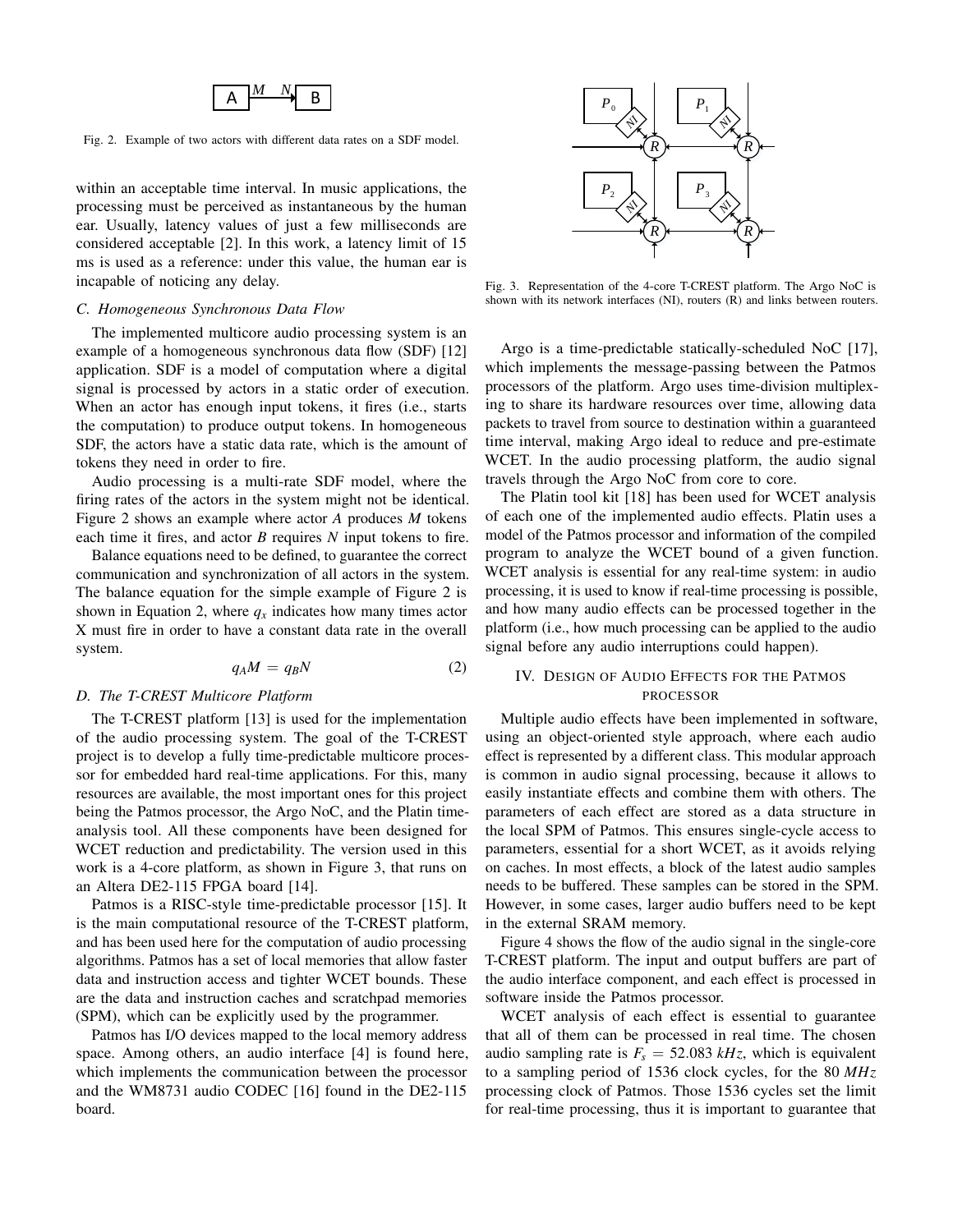

Fig. 4. Representation of the audio signal flow on the single core T-CREST platform, with input and output buffers of the same size, *N*.

all the effects can be computed in a shorter amount of cycles in all cases. The results of WCET analysis are shown in the evaluation in Section VI.

From the WCET analysis, an *utilization* value can be defined as shown in Equation 3, for a sampling period of 1536 cycles. The utilization of each effect gives an idea of how much the computational resources of the processor are being used.

$$
U_{FX} = \frac{WCET_{FX}}{1536} \tag{3}
$$

As an example, if an effect *a* has  $U_a = 65\%$ , it means that the processor will be computing during at most 65% of the time, and it will be idle at least for 35% of the time.

#### V. AUDIO PROCESSING IN THE T-CREST PLATFORM

This section presents the multicore audio processing platform and is divided in 3 subsections. At first, the static task allocation is explained; after that, some technical characteristics are presented, which explain how the effects are computed, synchronized and communicated; finally, the calculation of the latency of the signal is shown.

## *A. Static Task Allocation*

Our system is designed in a way so that audio applications, consisting of sequential or parallel chains of effects, can be described in a higher level of abstraction. We have designed a task allocation tool that uses the higher level description of the audio application, consisting of effects and connections, and decides how they are mapped to the cores in the T-CREST platform. The tool then creates header files that contain information about the audio application (effect allocation, required effect connections, buffer sizes...). These header files are compiled together with the main audio processing program, which consists of a set of libraries that define the parameters and methods of each DSP algorithm, the API for the audio interface, and the NoC message passing API.

The individual effects can be seen as tasks. The static task allocation tool follows the same order as the audio signal through the effects, and decides which task is mapped to which processor core. To do this, it must have prior knowledge of the utilization values of all the tasks to decide whether any of them can be combined in the same core: this can be done if the utilization of this processor is kept under 100%. Additionally, the tool establishes the required connections between cores. After the off-line allocation, the task distribution is static during execution. If two or more tasks are combined in a single processor, the computation is done in an interleaving way, where the processing of each task is alternated with the others. This leads to a simple and clear approach where no complex scheduling is needed, therefore reducing the overheads due to context switching.

## *B. Processing and Intercommunication*

It is common in digital audio signal processing to combine algorithms which operate on a single audio sample, such as filters or delays, with others which operate on blocks of samples, such as the fast Fourier transformation (FFT). The T-CREST audio processing platform supports combining effects with different data rates. This feature provides the system with flexibility and a high scalability in terms of the effects that can be added to the platform.

As previously mentioned, the audio effects are connected to each other forming sequential or parallel chains. In sequential chains, the data dependencies are clear, as effect  $i+1$  will need the results of effect *i* to start processing. However, the available parallelism of the multicore platform can be exploited using a pipelining approach. This means that effects  $i$  and  $i+1$ can process different data packets simultaneously, achieving computational parallelism.

The effects in the multicore platform are connected through virtual channels, which can be NoC channels, when the connected effects are on different cores, or same-core channels, when the effects are allocated in the same Patmos processor. Each NoC channel has send and receive buffers on its ends (i.e., in the SPMs of the cores it connects), which must be of the same size. On each NoC sending operation, the whole buffer of samples is transferred from the sender to the receiver. The channels in the same core are represented by memory locations: in this case, the sender and receiver tasks simply agree on a SPM address to exchange the audio data packets.

The size of the send and receive buffers affects the performance of the system directly. The buffers need to be at least as big as the data rates of the effects that the virtual channel connects. As an example, if a FFT effect processes a block size of 128 samples, then the buffers connected to this effect need to be at least 128 samples in size. However, keeping the buffer sizes to the minimum increases the amount of NoC send/receive operations done per sample, which means higher overhead due to data transfers between cores. Larger buffer sizes reduce this overhead as fewer transfers are executed, but this has higher memory requirements and increases the latency of the audio signal.

The goal is to define the buffer sizes in a way that ensures balance between the following three constraints:

- Memory requirements: the send/receive buffers are located on the SPM, which has a limited size.
- NoC transferring overhead: execution time increases when more NoC send operations are performed.
- Latency: the overall latency of the audio signal is directly proportional to the buffer sizes of the effects in the system.

For this purpose, the overhead reducing factor (ORF) term is introduced. The ORF defines by how much the buffers of each effect are increased, compared to the minimum required. Continuing with the same example as above, if a ORF of 4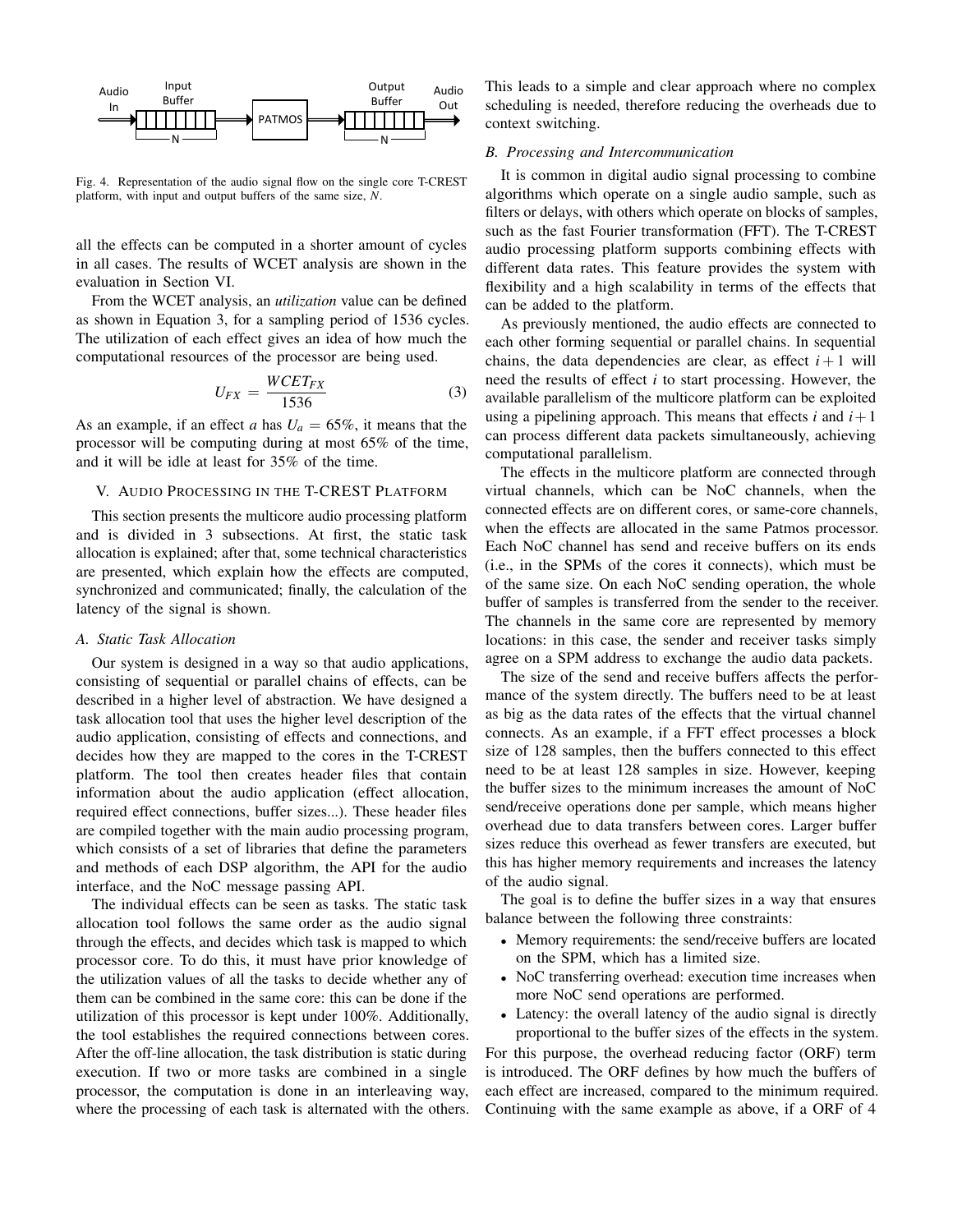

Fig. 5. Example of audio effects FX0 to FX4 mapped to cores P0 to P3 on the T-CREST platform, showing the communication channels between effects, *Cxy*. The input and output buffers of the audio interface are also shown.

is applied, the 128-sample block FFT will have send/receive buffers of 512 samples. This means that the NoC transfer overhead is reduced by 4, but the audio latency added by this larger buffers also increases by 4. The ORF of each effect needs to be set depending on the data rate of the effect: it shall be smaller for effects with higher data rates, and larger for single-sample effects.

Each effect can be seen as an individual processing unit with a receive buffer (connected to the NoC or to another effect in the same core), a processing function and a send buffer. The execution steps performed in all effects are the same:

- First, the effect receives the audio data on its receive buffer from the previous element in the system, which might be more than one if the effect is a join (i.e., it merges parallel paths).
- The samples are then processed, following the DSP algorithm that the current effect implements. When this is done, the processed samples are stored in the send buffer.
- Finally, the effect sends the data from its send buffer to the next element in the system, which again might be more than one if the effect is a fork (i.e., it splits the signal into parallel paths).

This modular approach, where effects are independent processing units that can be mapped onto different cores, together with the possibility to map multiple effects to the same core, provides very high level of flexibility and scalability of the audio processing system, since it allows to exploit parallelism and to properly combine effects to maximize the utilization of each core of the platform.

An example of a possible set of effects is shown in Figure 5, where effects FX0 to FX4 are shown with their receive and send buffers. These effects have been statically mapped to Patmos processors P0 to P3. The input buffer  $B_I$  is located in the audio interface and receives the input audio signal, which is then processed in effect FX0. After that, the signal is split into two parallel paths, which makes FX0 a fork effect. The parallel signals are processed separately, and then merged together in the join effect FX4. Finally, the audio samples are stored in the output buffer,  $B<sub>O</sub>$ , until they leave the system. FX2 and FX3 are allocated in the same core. The communication channel  $C_{23}$ is a same-core channel, while the rest are all NoC channels.

The effects in the system use the flow-control communication

paradigm to exchange data: they constantly poll requesting data on their receive buffers, and send data from their send buffers as soon as it is available. The processors do not get stuck at sending because multiple buffers are available in the same NoC channel, which means that the processor can perform a NoC send operation again, even if the previous one was not yet completed. In this case, the data is simply written to the next available buffer. Flow-control communication was chosen due to the variability in execution time of the effects, which depends on multiple factors, such as instruction and data cache hit/miss rates. This communication paradigm provides the system with elasticity, as the audio samples might be located in different elements of the platform at different times.

The audio signal flows from processor to processor through the Argo NoC. The TDM scheduling, which provides communication guarantees within a certain time bound, makes the Argo NoC a very suitable intercommunication resource for real-time audio processing, as the latency of the NoC can be precisely pre-estimated. Moreover, Argo allows overlapping of communication and computation: this is because when a Patmos processor sends a packet of samples *n* to the NoC, it can directly start processing the next group of samples,  $n+1$ , while the packet  $n$  is still traveling through the NoC.

Argo provides all-to-all communication, which means that equal bandwidth channels are available between all processor cores in the system, 4 in this case. The NoC bandwidth is the amount of packets transferred per TDM period. In the 4-core version, the TDM period is equal to 18 cycles, which is 125*ns* for the 80*MHz* source clock. Each packet consists of 64 bits of data. Therefore, the bandwidth of each Argo channel is  $64/0.125 = 512 \text{Mbits/s}$ . As we use internally 32-bit samples, this results in a bandwidth of 16 million samples per second.

## *C. Latency*

The latency of the audio signal can be defined as the difference in time between the moment when the first sample is output from the system and the moment when the first sample was input: it is therefore equivalent to the amount of samples that are inside the system at all times, when measured in sampling periods. The real-time audio processing T-CREST platform is designed to control and predict the latency, to ensure that it does not exceed a given limit, which is 15 ms in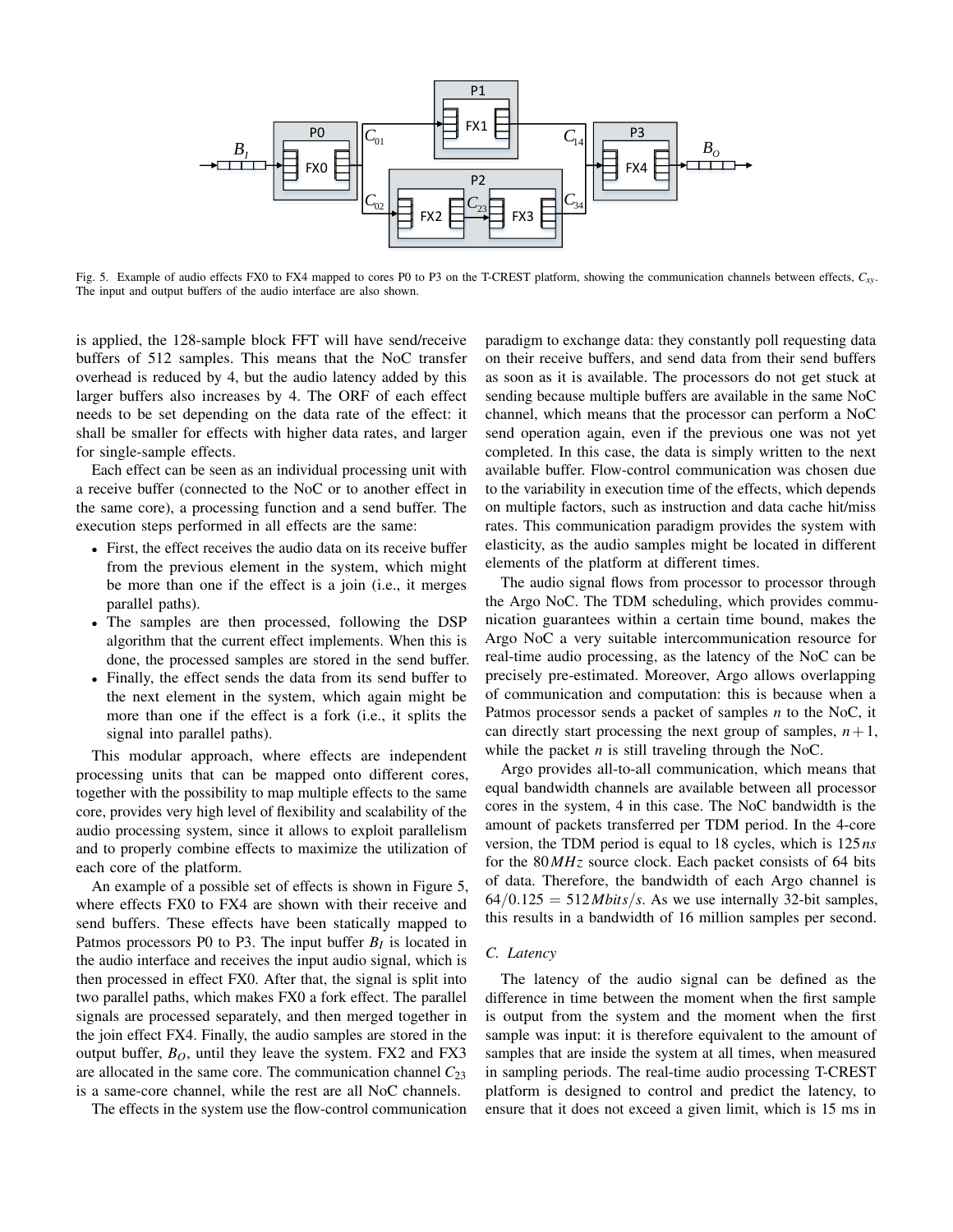this case. The latency is statically set for each setup of effects: the WCET of all the effects and the worst-case NoC transfer time are known, and this allows to calculate the maximum time that it can take for a sample to travel and be processed inside the platform. The decided latency of the system must be greater or equal to this time value. In our case, the chosen latency is the minimum required.

There are 3 factors that contribute to the processing time, and therefore to the minimum latency: they are the audio interface buffers  $(L_{IO})$ , the processing of the effects  $(L_{FX})$ , and the NoC transfers  $(L_{NoC})$ . The minimum latency  $(L_m)$  is shown in equation 4.

$$
L_m = L_{IO} + L_{FX} + L_{NoC} \tag{4}
$$

- *L*<sub>*IO*</sub> can be described as an 'intentional' latency: this is because the input buffer, of size *N*, is allowed to get full before processing starts (i.e., *N* samples are input in the system initially, before computation starts). Therefore,  $L_{IO} = N$ . This is done so that the samples can move among the elements of the system as explained, providing the system with elasticity.
- *LFX* is caused due to processing applied to the signal, and depends on the buffer sizes of the effects in the setup. For any effect in the system, it is assumed that the worstcase processing time per sample is equal to the sampling period, because this is a requirement for real-time audio processing, as explained in Section III-B. This means that if an effect processes blocks of *n* samples, it will take as long as *n* sampling periods in the worst-case. This allows us to relate the latency of effect computation to samples, instead of to execution time. The total latency of each effect, measured in samples, is equal to the size of its send buffer: if the send buffer is, for example, of size 4*n*, it will take a maximum of 4*n* samples until the buffer is transferred to the next element, so this is the accumulated latency. To know the total latency of all the effects, the sizes of the send buffers need to be summed. For effects that are mapped to the same core, only the last of all send buffers needs to be taken into account (the one that sends to the NoC). For parallel signals, only the longest one needs to be considered. In the example of Figure 5, the effect buffering latency would be  $L_{FX} = B_{FX0}^o + max(B_{FX1}^o, B_{FX3}^o) + B_{FX4}^o$ , where  $B_{FXi}^o$ is the send buffer size of effect *i* in samples. Only the maximum between  $B_{FX1}^o$  and  $B_{FX3}^o$  needs to be considered.
- *LNoC* happens because the transfer of data from source to destination through the Argo NoC is not instantaneous. The latency value is derived from the worst-case packet latency of the NoC, which is equal to the TDM period: 18 cycles in the all-to-all schedule. In other words, the worstcase latency to transfer one packet from one processor to another is 18 clock cycles. A packet might contain one or two audio samples, so, in the worst case, we consider that it transfers a single sample. The worst-case latency for transferring the whole message buffer between two cores *i* and *j* through the NoC channel  $C_{ij}$  is then

 $18 \cdot B_{ij}$ , where  $B_{ij}$  is the size of the NoC channel buffer measured in samples. The latency units can be converted from clock cycles to sampling periods by dividing the value by 1536, the sampling period. To calculate the latency of the NoC, the longest path of NoC channels needs to be considered when parallel paths are found. If we refer to the example of Figure 5 again, the total latency of the NoC is  $L_{NoC} = max(L_{C_{01}} + L_{C_{14}}, L_{C_{02}} + L_{C_{34}})$ .  $L_{C_{23}} = 0$ , as it is a same-core channel.

## VI. EVALUATION

This section evaluates the T-CREST audio processing platform in terms of its real-time behavior. First, the WCET of all the implemented effects are analyzed, and the variability of execution time for different buffer sizes is also shown. Finally, we present a comparison between the expected and measured latency for different combinations of effects.

#### *A. WCET Analysis of Audio Effects*

The Platin time-analysis tool, introduced in Subsection III-D, has been used to analyze the WCET bounds of all the implemented effects individually. This analysis is needed to ensure that the Patmos processor is capable of processing each one of these effects in real time. The Platin tool uses a configuration file containing information about the processor in Platin meta-information language format. In this configuration file, the most important parameters that affect to execution time are stored, which are the cache sizes and associativity values, and worst-case memory access times among others. Platin uses this information to analyze WCET of a given function, combining the trace analysis with the memory access delays.

For the evaluation, the processor and the model used in Platin are configured with data and stack caches of 4 KB each, and a method cache with 8 KB and 16 methods. For both the WCET analysis and the experimental measurements, cold and warm cache situations are analyzed, as execution time strongly depends on it. The execution time required to process a single audio sample is measured between the instant when processing of each effect starts, until it finishes (the processed samples are located in the send buffer).

Table I shows the results of the WCET analysis of the audio effects, which are compared to experimental measurements. Column 2 and 3 show WCET analysis results of the effects with cold cache and with warm cache. Column 4 and 5 show execution time measurements with cold cache and with warm cache. The last column shows the processor utilization, which is computed by dividing the WCET values (warm cache) by the sampling period of 1536 clock cycles, as shown in Equation 3.

The results presented in Table I verify that the execution time is always larger when caches are cold, due to the stalls caused by main memory access. Table I also shows that, as expected, the measured execution times are smaller than the values given by Platin (except for the cold cache values of the filter effect, which could be due to small precision differences between the hardware processor and the software model).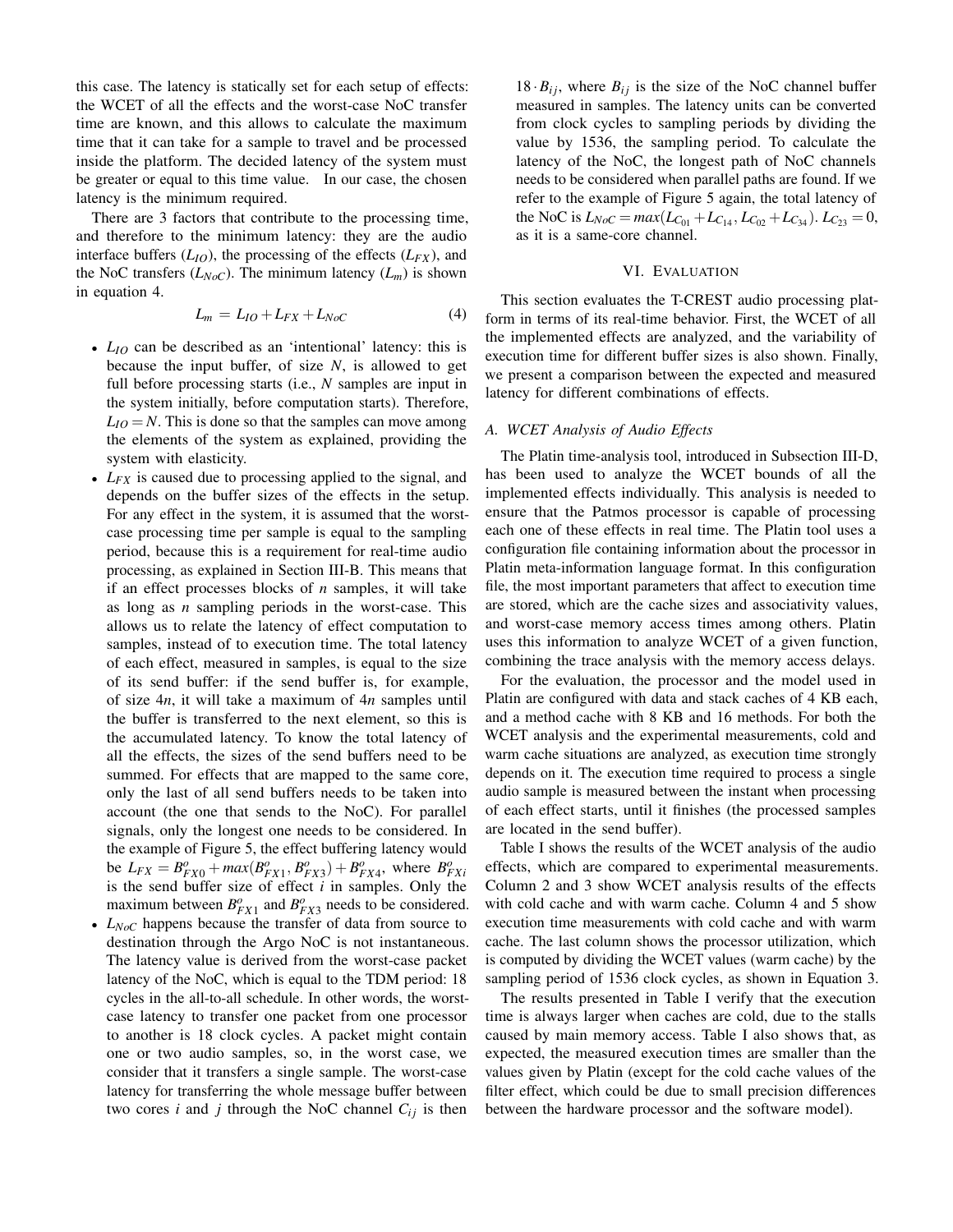TABLE I WCET ANALYSIS USING THE PLATIN WCET ANALYSIS TOOL AND EXPERIMENTAL EXECUTION TIME MEASUREMENTS OF ALL THE EFFECTS FOR A SINGLE SAMPLE, MEASURED IN CLOCK CYCLES. COLD AND WARM CACHE SITUATIONS ARE SHOWN. THE UTILIZATION OF EACH EFFECT IS ALSO PRESENTED, DERIVED FROM WARM WCET ANALYSIS.

| Effect         | Platin<br>WCET (CC)<br>cold cache | Platin<br>WCET (CC)<br>warm cache | Experimental<br>meas. $(CC)$<br>cold cache | Experimental<br>meas. $(CC)$<br>warm cache | Utilization $(\%)$ |
|----------------|-----------------------------------|-----------------------------------|--------------------------------------------|--------------------------------------------|--------------------|
| Filter         | 4999                              | 475                               | 5058                                       | 336                                        | 30.9               |
| <b>Tremolo</b> | 2167                              | 331                               | 207                                        | 84                                         | 21.6               |
| Vibrato        | 3514                              | 837                               | 441                                        | 252                                        | 54.5               |
| Delay          | 3646                              | 808                               | 1749                                       | 504                                        | 52.6               |
| Wah-wah        | 6292                              | 846                               | 4192                                       | 336                                        | 55.1               |
| Chorus         | 5127                              | 1029                              | 1369                                       | 336                                        | 67.0               |
| Overdrive      | 1874                              | 113                               | 1518                                       | 84                                         | 7.4                |
| Distortion     | 3714                              | 1014                              | 3097                                       | 1008                                       | 66.0               |

Finally, the utilization values of Table I confirm that realtime processing of all the effects is possible, as the values are all below 100%. The WCET values used to calculate the utilization correspond to the Platin analysis with warm caches, as this is the stationary situation during execution (due to static allocation, each effect is continuously processed in the same processor, so its relevant data and instructions will be kept in the local caches). As the first column of Table I shows, cold cache WCET values exceed the sampling period of 1536 cycles. However, cold cache situations happen very rarely while processing: only in the very first time, or when there is a context switch. In those situations, the flow-control communication paradigm that we use ensures that there are enough samples in the output buffer, so the output audio data stream is not interrupted.

The plot shown in Figure 6 presents measurements of execution times of 4 effects with different receive/send buffer sizes, all of them in warm cache situations. The execution time values are shown per sample. The same cache parameters as mentioned before are used, and processing happens in a single Patmos core as well. However, here we measure not only the time required for the DSP algorithm computation of the effect, but also the NoC receiving and sending operations, which each processor needs to perform together with the algorithms when it processes audio in real time. This is why the values for a single sample buffer are all greater than the warm cache values of Table I. The NoC transfers cannot be analyzed with the Platin tool because it only contains a model of a single processor, but not of the multicore platform with the NoC. That is why the values shown are measured experimentally.

Figure 6 shows the reduction of execution time per sample that is caused when the ORF increases. In this case, all the effects process a single sample, so the minimum buffer size required is 1 sample. It is shown how different ORFs, up to 16, reduce the execution time per sample due to the reduction of overheads caused by NoC transfers. Table II shows this reduction for the 4 effects when an ORF of 16 is applied. The reduction is calculated as the difference relative to the



Fig. 6. Execution time per sample, measured in clock cycles, of 4 effects for different buffer sizes ranging between 1 and 16 samples.

TABLE II EXECUTION TIME PER SAMPLE OF 4 EFFECTS WITH ORF VALUES OF 1 AND 16, AND PERCENTAGE OF REDUCTION.

|            | Exec.       | Exec.       | Exec.             |
|------------|-------------|-------------|-------------------|
| Setup      | time $(CC)$ | time $(CC)$ | time              |
|            | $ORF = 1$   | $ORF = 16$  | reduction $(\% )$ |
| Filter     | 744         | 362         | 51.3              |
| Vibrato    | 829         | 320         | 61.4              |
| Delay      | 1138        | 544         | 52.2              |
| Distortion | 1433        | 1016        | 29.1              |

maximum value, e.g.,  $(744-362)/744 = 0.513$  for the filter. Reductions of execution time per sample range from around 30% to around 60%, depending on the effect.

## *B. Latency Verification*

Table III shows the estimated and measured latency values for 4 different effect setups. Each setup is a combination of effects which can be processed in real time, as shown. The effects are connected to each other and mapped to cores in the platform, as decided by the static task allocation tool. It is not